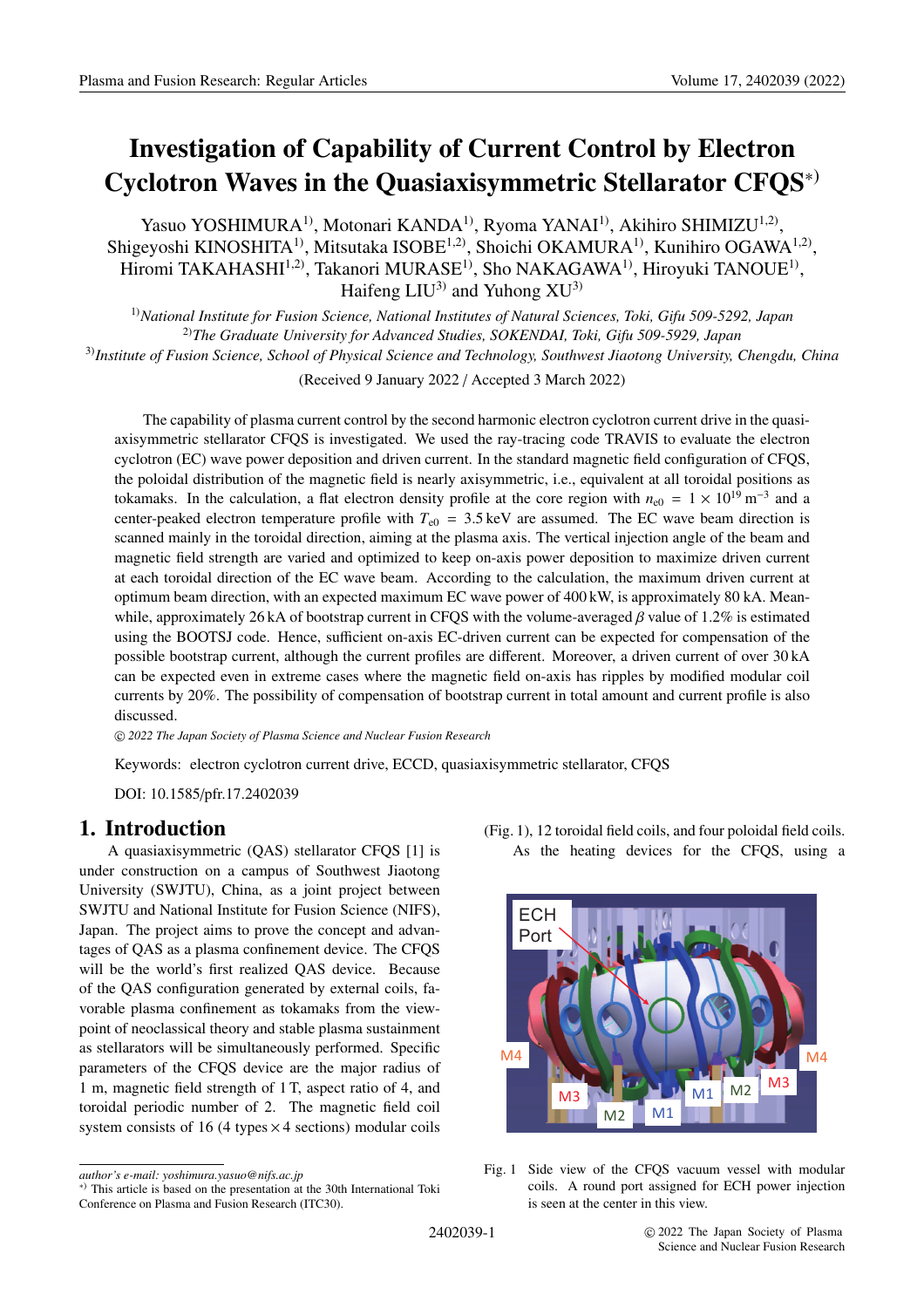54.5 GHz gyrotron (max. pulse length of 100 ms, max. output power of 450 kW) [2] for electron cyclotron heating and current drive (ECH and ECCD) and neutral beam injection system, which were formerly used for Compact Helical System (CHS) [3] experiments at NIFS, is planned.

Although QAS devices do not require plasma current, current control will be a beneficial tool for improving plasma confinement through the modification of profiles of plasma current and rotational transform or maintaining the designed magnetic configuration. Therefore, this study investigates the capability of current control by electron cyclotron (EC) waves in the CFQS device. The remainder of the paper is organized as follows. Section 2 describes the setup of the calculation using ray-tracing code. Section 3 presents calculation results. Finally, Section 4 presents the conclusion.

# **2. Setup of Calculation**

The EC wave power injection system in CFQS is planned as follows. The power source will be a 54.5 GHz gyrotron, which has been used for CHS device in NIFS formerly. The EC wave generated by the gyrotron will be transmitted through a corrugated waveguide transmission line to the CFQS vacuum vessel and then injected into plasmas by the EC wave antenna system. Figure 2 shows the present design of the antenna. The antenna consists of four mirrors: two focusing mirrors, one fixed plane mirror, and one two-dimensional (2D) steerable plane mirror to control the EC wave beam direction. The center position of the steerable mirror is  $(R, T, Z) = (1.694, 0, 0.085 \text{ m})$ . Here *R*, *T*, and *Z* denote coordinates in a major radial direction, toroidal direction, and vertical direction, respectively. The beam is formed as a circular Gaussian profile focused at the plasma center with a 30 mm waist radius. The beam direction is defined by the parameters  $T_f$  and  $Z_f$ , describing the position of the beam center on a virtual plane target placed at  $R = 1.2$  m. The positive direction of *T* and  $T_f$  is a right side looking from the outside of the device.

To evaluate EC-driven currents in CFQS, the raytracing code TRAVIS [4] is used with the flat electron density profile at the core region with  $n_{\text{e}0} = 1 \times 10^{19} \text{ m}^{-3}$ and center-peaked electron temperature profile with  $T_{e0}$  = 3.5 keV, as shown in Fig. 3. The injected EC wave power is set to 400 kW in extraordinary mode. This plasma parameter set would be achievable in CFQS though it is at the slightly outer edge of CHS plasma parameter space, because of the improved confinement which will be realized in CFQS than that of CHS.

Applying the parameters of the EC wave beam and plasma described above, scanning the beam direction mainly in toroidal direction  $T_f$  with adjusting the beam direction in vertical direction  $Z_f$  to follow the vertical displacement of the magnetic axis, and adjusting the magnetic field to assure the Doppler-shifted on-axis resonance condition, on-axis EC-driven currents are calculated in three



Fig. 2 Present design of EC wave beam injection antenna system consisting of four mirrors. The EC wave is transmitted through corrugated waveguide transmission line and injected into plasmas as a circularly focused Gaussian beam. In this figure, the beam direction setting parameters  $T_f$  and  $Z_f$  are set as 0 m.



Fig. 3 Electron density (black) and temperature (red) profiles assumed in the TRAVIS calculation.  $n_{e0} = 1 \times 10^{19} \text{ m}^{-3}$ and  $T_{e0} = 3.5 \,\text{keV}$ .

types of magnetic configurations of CFQS.

# **3. Results of the Driven Current Calculation**

#### **3.1 Standard magnetic configuration**

First, a typical magnetic field configuration of CFQS, standard (STD) configuration, is investigated. In the STD configuration, the coil currents in all four types of modular coils, M1, M2, M3, and M4 (Fig. 1), are equivalent, and the poloidal distribution of magnetic field strength is nearly constant in toroidal direction, that is, quasiaxisymmetric as shown in Fig. 4 (a) for magnetic axis. The EC wave injection is assigned at a port allocated at the toroidal angle  $\varphi$ of 90◦. Toroidal current is driven by toroidally oblique injection of EC wave beam characterized with the toroidal beam direction parameter  $T_f$ . In the TRAVIS calculations of EC-driven current,  $T_f$  is scanned, adjusting magnetic field strength represented by the on-axis strength at  $\varphi = 90^\circ$ ,  $B_{90}$ , and  $Z_f$  to maintain on-axis heating condition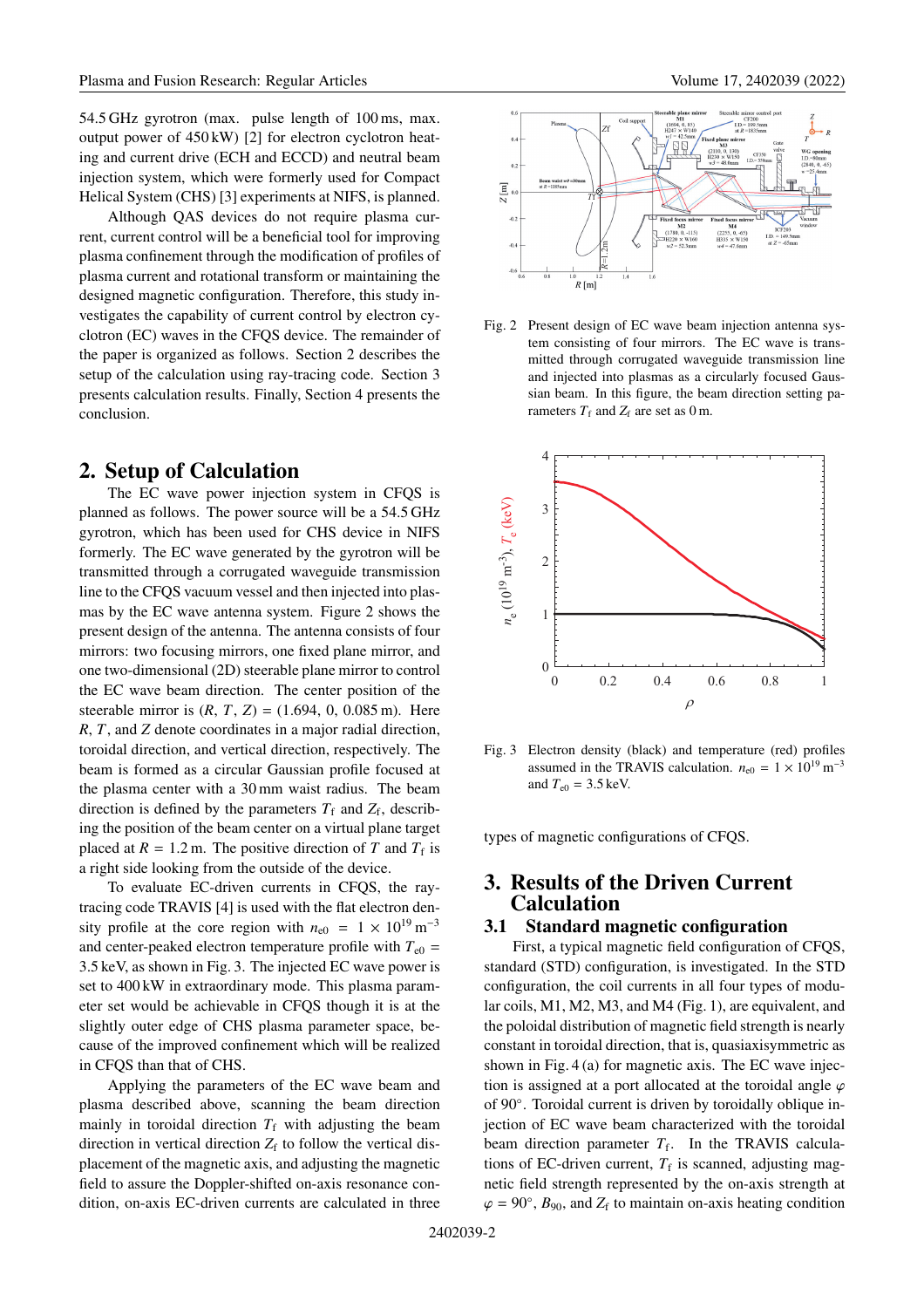

Fig. 4 (a) Toroidal distribution of the magnetic field on-axis in the STD configuration in the case of  $B_{90} = 0.93$  T. (b) ECdriven currents (red open squares) and absorbed power ratios to passing electrons (blue open squares) in the STD configuration against toroidal beam direction parameter  $T_f$  and toroidal beam injection angle  $\alpha$ .

and maximize driven current, for example, when  $T_f = 0$  m,  $B_{90}$  = 0.98 T, and  $Z_f$  = 0 m, and when  $T_f$  = +0.2 m,  $B_{90} = 0.9$  T, and  $Z_f = 0.07$  m.

 $T_f$  is scanned in the range of  $-0.2$  to  $+0.2$  m, corresponding to the toroidal cross-sections at  $\varphi = 76.4^\circ$  to 103.4◦, where most wave powers are absorbed. Additionally, the range of  $T_f = -0.2$  to +0.2 m corresponds to the range of  $-22°$  to  $+22°$  of beam injection angle  $\alpha$  measured from the plane of  $T = 0$  m. Figure 4(b) shows the calculated results. The EC wave power absorption efficiency is almost 100%, and almost all power is absorbed by passing electrons regardless of  $T_f$  value, except for  $T_f = 0$  m. However, for EC-driven current, with the variation of  $T_f$ from 0 m, the absolute value of the driven current increases to approximately 80 kA and then saturates at more than ±0.1 m. Thus, if the injected EC wave power of 400 kW is assumed, the EC-driven current up to 80 kA can be expected. Here, the current is nonzero at  $T_f = 0$  m because of the up-shifted beam start point (center position of the steerable plane mirror) and the three-dimensional magnetic axis of CFQS. According to the BOOTSJ code [5], approximately 26 kA of bootstrap current in the CFQS STD configuration with the volume-averaged  $\beta$  value of approximately 1.2% is estimated [6]. The  $\beta$  of approximately 1.2% would be maximum with planned total heating power for CFQS. The  $\beta$  corresponds to  $n_{e0} = 1 \times 10^{19} \text{ m}^{-3}$ ,  $T_{e0}$  = 3.5 keV, and  $T_{i0}$  = 2.6 keV. Then, sufficient onaxis EC-driven current can be expected for compensation of the possible bootstrap current, ignoring the matching of current profiles. Because of the pressure gradient-driven nature of bootstrap current, bootstrap current profile tends to be hollow, whereas ECCD is the most effective at the center of plasma volume.

By changing the sign of  $T_f$ , the co- and counter-ECCD or making the rotational transform increase and decrease, at the plasma core region will be available.

In the above discussion,  $T_{e0} = 3.5 \,\text{keV}$  is assumed.  $T_{e0}$  is one of the key parameters that determine the driven current. If  $T_{e0}$  is assumed to be 3, 2, and 1 keV with the same  $n_{e0}$  of  $1 \times 10^{19}$  m<sup>-3</sup>, the highest driven current varies as ∼65, ∼35, and ∼10 kA, respectively. Then, the statement of the discussion is valid for a wide range of  $T_{e0}$ .

The capability of off-axis ECCD is also investigated. When EC wave beam direction is tilted vertically with  $n_{e0}$  = 1 × 10<sup>19</sup> m<sup>-3</sup>,  $T_{e0}$  = 3.5 keV, and  $T_f$  = -0.15 m, the peak position of the power deposition shifts to  $\rho = 0.2$ , 0.4, 0.6, and 0.8, and the driven current varies as ∼60, ∼37, ∼18, and ∼9 kA, respectively, because of the decrease in electron temperature and the increase in magnetic ripple along the magnetic field lines. In all cases, the radial distributions of driven currents are peaked and localized as  $\Delta \rho < 0.2$ .

#### **3.2 Coil currents** +**20% configuration**

As an extreme case, ECCD property in a configuration with magnetic ripples by setting currents of coils M3 and M4 increase by  $+20\%$  from the STD configuration is investigated. In this case, heating positions are nearly at the bottom of the magnetic ripple, as shown in Fig. 5 (a), so that the EC-driven current is reduced because of the mirror effect. The calculated results summarized in Fig. 5 (b) show that although the absorbed power ratio to passing electrons is not reduced so much, the EC-driven current in the +20% configuration reduced significantly by ∼60%. The mirror reflection caused by the ripple-bottom heating and reduced toroidal velocity of passing electrons contribute to the significant reduction of the EC-driven current. However, more than 30 kA of EC-driven current, which is larger than the bootstrap current in the STD configuration, will be generated by  $400 \text{ kW}$  injection power, even in the  $+20\%$ configuration.

#### **3.3 Coil currents** −**20% configuration**

As another extreme case,  $-20%$  configuration with M3 and M4 coil currents reduced by 20% from the STD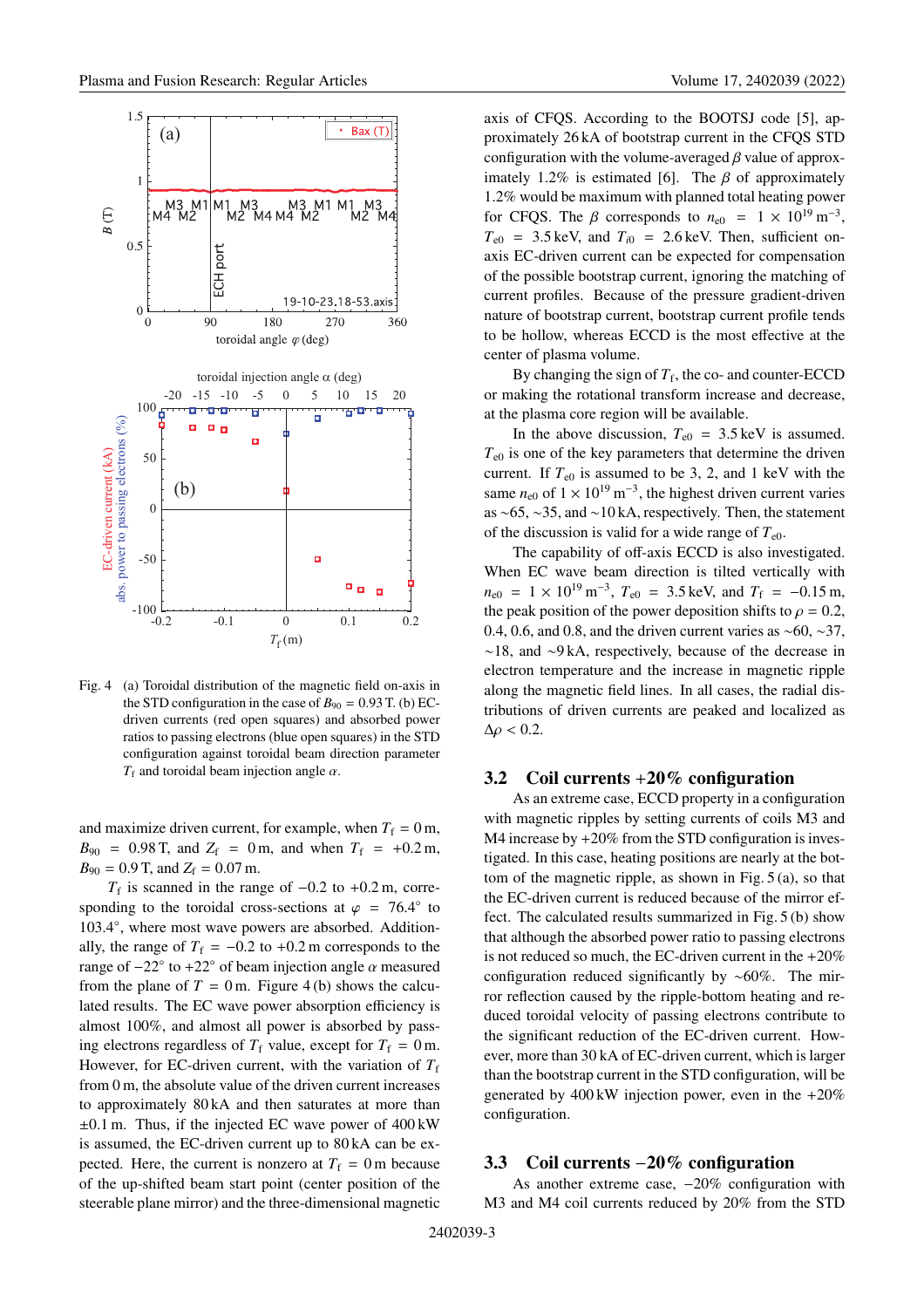

Fig. 5 (a) Example of the toroidal distribution of the magnetic field on-axis in the  $+20\%$  configuration (red). (b) ECdriven currents (red closed circles) and absorbed power ratios to passing electrons (blue closed circles) in the +20% configuration. Data in the STD configuration are also plotted for comparison.

 are nearly at the top of the magnetic ripple, as shown in configuration is addressed. In this case, heating positions Fig. 6 (a). Near-ripple-top heating hardly affects the absorbed power ratio to passing electrons, and the property of ECCD is not degraded so much from that in the STD configuration; almost 80% of the driven current in the STD case can be driven in the −20% configuration, as shown in Fig. 6 (b).

#### **3.4 Discussion on the driven current distribution**

All driven current calculations described above are performed with the designed EC wave beam characteristics; circular Gaussian profile focused at the plasma center with a 30 mm waist radius. The narrow power deposition due to the focused beam is advantageous for controlling localized power deposition and current drive and heat transport analysis. However, as described in Subsection 3.1, the driven current profile is too narrow to compensate for the expected wide profile of the bootstrap current [6], as



Fig. 6 (a) Example of the toroidal distribution of the magnetic field on-axis in the −20% configuration (red). (b) ECdriven currents (red closed circles) and absorbed power ratios to passing electrons (blue closed circles) in the −20% configuration. Data in the STD configuration are also plotted for comparison.

shown in Fig. 7 (a). Here, the modification of the beam profile to widen the driven current profile is investigated by considering a 2D Gaussian beam with a 30 mm waist radius in the toroidal direction and a 160 mm radius in the vertical direction at the plasma center, aiming the beam direction to make the peak position of the driven current profile to be off-axis. The EC-driven current profile with the modified beam is plotted in red in Fig. 7 (a), together with the EC-driven current profile with the focused onaxis beam in blue and the typical bootstrap current profile in black. All current profiles are normalized at each maximum value. In the modified beam case, the amount of driven current is 24.1 kA with the same plasma parameters shown in Fig. 3. Figure 7 (b) shows the rotational transform profiles of CFQS standard configuration in vacuum (green), with the current of 24.1 kA driven by the modified EC wave beam (red), and with the bootstrap current assuming the amount of 24.1 kA (black). Here, the two kinds of currents are in opposite directions. A rotational transform